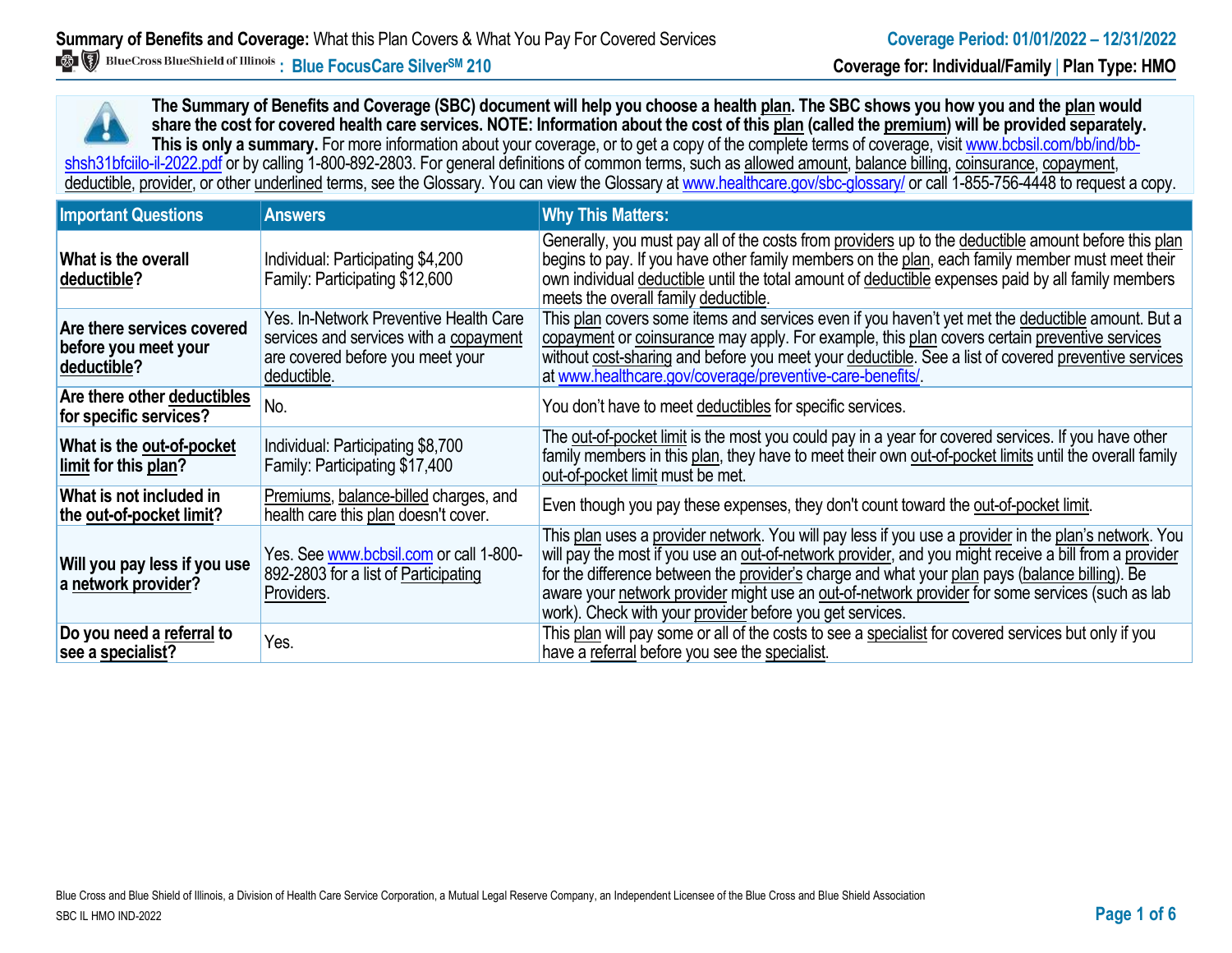

All **copayment** and **coinsurance** costs shown in this chart are after your **deductible** has been met, if a **deductible** applies.

| <b>Common</b>                                                       |                                                     | <b>What You Will Pay</b>                                  |                                                              |                                                                                                                                                                    |
|---------------------------------------------------------------------|-----------------------------------------------------|-----------------------------------------------------------|--------------------------------------------------------------|--------------------------------------------------------------------------------------------------------------------------------------------------------------------|
| <b>Medical Event</b>                                                | <b>Services You May Need</b>                        | <b>Participating Provider</b><br>(You will pay the least) | <b>Non-Participating Provider</b><br>(You will pay the most) | <b>Limitations, Exceptions, &amp; Other</b><br><b>Important Information</b>                                                                                        |
|                                                                     | Primary care visit to treat an<br>injury or illness | \$35/visit; deductible does not apply                     | <b>Not Covered</b>                                           | None                                                                                                                                                               |
| If you visit a health care<br>provider's office or<br><b>clinic</b> | Specialist visit                                    | \$65/visit; deductible does not apply                     | <b>Not Covered</b>                                           | Referral required.                                                                                                                                                 |
|                                                                     | Preventive care/screening/<br>immunization          | No Charge; deductible does not apply                      | Not Covered                                                  | You may have to pay for services that<br>aren't preventive. Ask your provider if the<br>services needed are preventive. Then<br>check what your plan will pay for. |
| If you have a test                                                  | Diagnostic test (x-ray, blood<br>work)              | \$50/test; deductible does not apply                      | <b>Not Covered</b>                                           | Referral required.                                                                                                                                                 |
|                                                                     | Imaging (CT/PET scans,<br>MRI <sub>s</sub> )        | \$250/test; deductible does not apply                     | <b>Not Covered</b>                                           | Referral required.                                                                                                                                                 |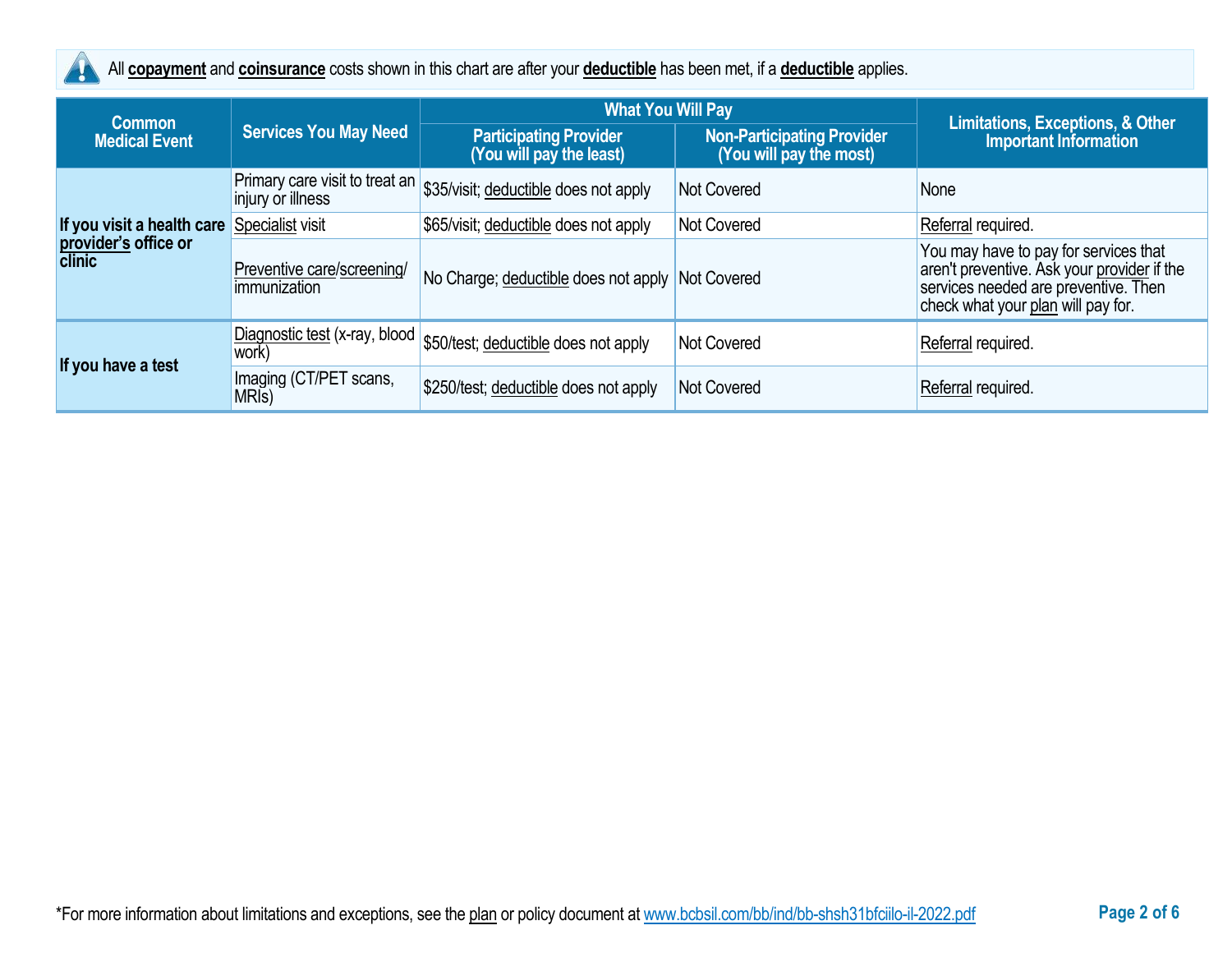| <b>Common</b>                                        |                                                   | <b>What You Will Pay</b>                                  | Limitations, Exceptions, & Other                             |                                                                                                            |
|------------------------------------------------------|---------------------------------------------------|-----------------------------------------------------------|--------------------------------------------------------------|------------------------------------------------------------------------------------------------------------|
| <b>Services You May Need</b><br><b>Medical Event</b> |                                                   | <b>Participating Provider</b><br>(You will pay the least) | <b>Non-Participating Provider</b><br>(You will pay the most) | <b>Important Information</b>                                                                               |
|                                                      | Preferred generic drugs                           | 10% coinsurance                                           | Not Covered                                                  | Limited to a 30-day supply at retail (or a 90-<br>day supply at a network of select retail                 |
| If you need drugs to<br>treat your illness or        | Non-preferred generic<br>drugs                    | 15% coinsurance                                           | <b>Not Covered</b>                                           | pharmacies). Up to a 90-day supply at mail<br>order. Specialty drugs limited to a 30-day<br>supply.        |
| condition                                            | Preferred brand drugs                             | 20% coinsurance                                           | <b>Not Covered</b>                                           | Payment of the difference between the cost<br>of a brand name drug and generic may also                    |
| More information about<br>prescription drug          | Non-preferred brand drugs                         | 30% coinsurance                                           | Not Covered                                                  | be required if a generic drug is available.                                                                |
| coverage is available at                             | Preferred specialty drugs                         | 40% coinsurance                                           | Not Covered                                                  | The amount you may pay per 30-day<br>supply of a covered insulin drug,                                     |
| www.bcbsil.com/rx22h                                 | Non-preferred specialty<br><u>drugs</u>           | 50% coinsurance                                           | Not Covered                                                  | regardless of quantity or type, shall not<br>exceed \$100, when obtained from a<br>Participating Pharmacy. |
| If you have outpatient                               | Facility fee (e.g.,<br>ambulatory surgery center) | \$300/visit plus 30% coinsurance                          | <b>Not Covered</b>                                           | Referral required.<br>For Outpatient Infusion Therapy, see your                                            |
| surgery                                              | Physician/surgeon fees                            | \$100/visit; deductible does not apply                    | Not Covered                                                  | benefit booklet* for details.                                                                              |
|                                                      | <b>Emergency room care</b>                        | \$1,000/visit plus 30% coinsurance                        | \$1,000/visit plus 30% coinsurance                           | Per occurrence copayment waived upon<br>inpatient admission.                                               |
| If you need immediate<br><b>medical attention</b>    | Emergency medical<br>transportation               | 30% coinsurance                                           | 30% coinsurance                                              | None                                                                                                       |
|                                                      | Urgent care                                       | \$65/visit; deductible does not apply                     | Not Covered                                                  | Must be affiliated with member's chosen<br>medical group or referral required.                             |
| If you have a hospital                               | Facility fee (e.g., hospital<br>room)             | \$750/day; deductible does not apply                      | <b>Not Covered</b>                                           | Referral required.                                                                                         |
| stay                                                 | Physician/surgeon fees                            | No Charge; deductible does not apply                      | Not Covered                                                  | Referral required.                                                                                         |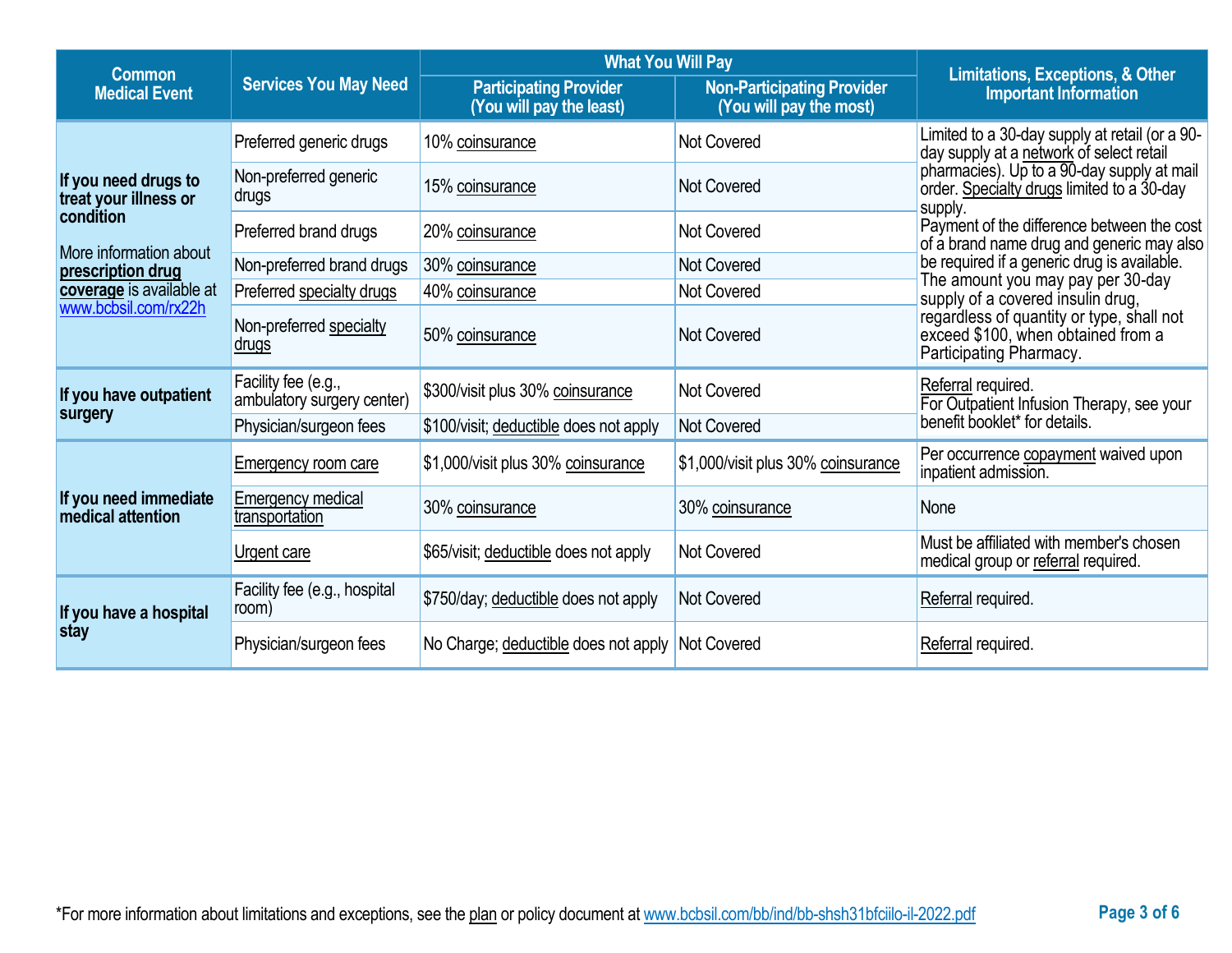| <b>Common</b>                                                                      |                                              | <b>What You Will Pay</b>                                                                             |                                                              |                                                                                                                                 |  |
|------------------------------------------------------------------------------------|----------------------------------------------|------------------------------------------------------------------------------------------------------|--------------------------------------------------------------|---------------------------------------------------------------------------------------------------------------------------------|--|
| <b>Services You May Need</b><br><b>Medical Event</b>                               |                                              | <b>Participating Provider</b><br>(You will pay the least)                                            | <b>Non-Participating Provider</b><br>(You will pay the most) | Limitations, Exceptions, & Other<br><b>Important Information</b>                                                                |  |
| If you need mental<br>health, behavioral<br>health, or substance<br>abuse services | Outpatient services                          | \$35/office visits; deductible does not<br>apply<br>30% coinsurance for other outpatient<br>services | <b>Not Covered</b>                                           | Referral required. Telepsychiatry benefits<br>are available; see your benefit booklet* for<br>details.                          |  |
|                                                                                    | Inpatient services                           | \$750/day; deductible does not apply                                                                 | <b>Not Covered</b>                                           | Referral required.                                                                                                              |  |
|                                                                                    | Office visits                                | Primary Care: \$35<br>Specialist: \$65; deductible does not<br>apply                                 | <b>Not Covered</b>                                           | Copayment applies to first prenatal visit<br>(per pregnancy). Cost sharing does not<br>apply for preventive services. Depending |  |
| If you are pregnant                                                                | Childbirth/delivery<br>professional services | No Charge; deductible does not apply                                                                 | Not Covered                                                  | on the type of services, deductible may<br>apply. Maternity care may include tests and                                          |  |
|                                                                                    | Childbirth/delivery facility<br>services     | \$750/day; deductible does not apply                                                                 | <b>Not Covered</b>                                           | services described elsewhere in the SBC<br>(i.e., ultrasound).                                                                  |  |
|                                                                                    | Home health care                             | No Charge; deductible does not apply                                                                 | Not Covered                                                  | Referral required.                                                                                                              |  |
| If you need help                                                                   | Rehabilitation services                      | \$60/visit; deductible does not apply                                                                | <b>Not Covered</b>                                           | Referral required.                                                                                                              |  |
| recovering or have                                                                 | Habilitation services                        | \$60/visit; deductible does not apply                                                                | <b>Not Covered</b>                                           |                                                                                                                                 |  |
| other special health<br>needs                                                      | Skilled nursing care                         | \$500/day; deductible does not apply                                                                 | <b>Not Covered</b>                                           | Referral required.                                                                                                              |  |
|                                                                                    | Durable medical equipment                    | No Charge; deductible does not apply                                                                 | <b>Not Covered</b>                                           | Referral required.                                                                                                              |  |
|                                                                                    | Hospice services                             | 30% coinsurance                                                                                      | <b>Not Covered</b>                                           | Referral required.                                                                                                              |  |
| If your child needs<br>dental or eye care                                          | Children's eye exam                          | No Charge; deductible does not apply                                                                 | Not Covered                                                  | One visit per year. See your benefit<br>booklet* for details.                                                                   |  |
|                                                                                    | Children's glasses                           | No Charge; deductible does not apply Not Covered                                                     |                                                              | One pair of glasses per year up to age 19.<br>See your benefit booklet* for details.                                            |  |
|                                                                                    | Children's dental check-up                   | Not Covered                                                                                          | <b>Not Covered</b>                                           | None                                                                                                                            |  |

# **Excluded Services & Other Covered Services:**

| Services Your Plan Generally Does NOT Cover (Check your policy or plan document for more information and a list of any other excluded services.) |                     |  |                                                    |                      |
|--------------------------------------------------------------------------------------------------------------------------------------------------|---------------------|--|----------------------------------------------------|----------------------|
| 10                                                                                                                                               | Acupuncture         |  | Long-term care                                     | Weight loss programs |
|                                                                                                                                                  | Dental care (Adult) |  | Non-emergency care when traveling outside the U.S. |                      |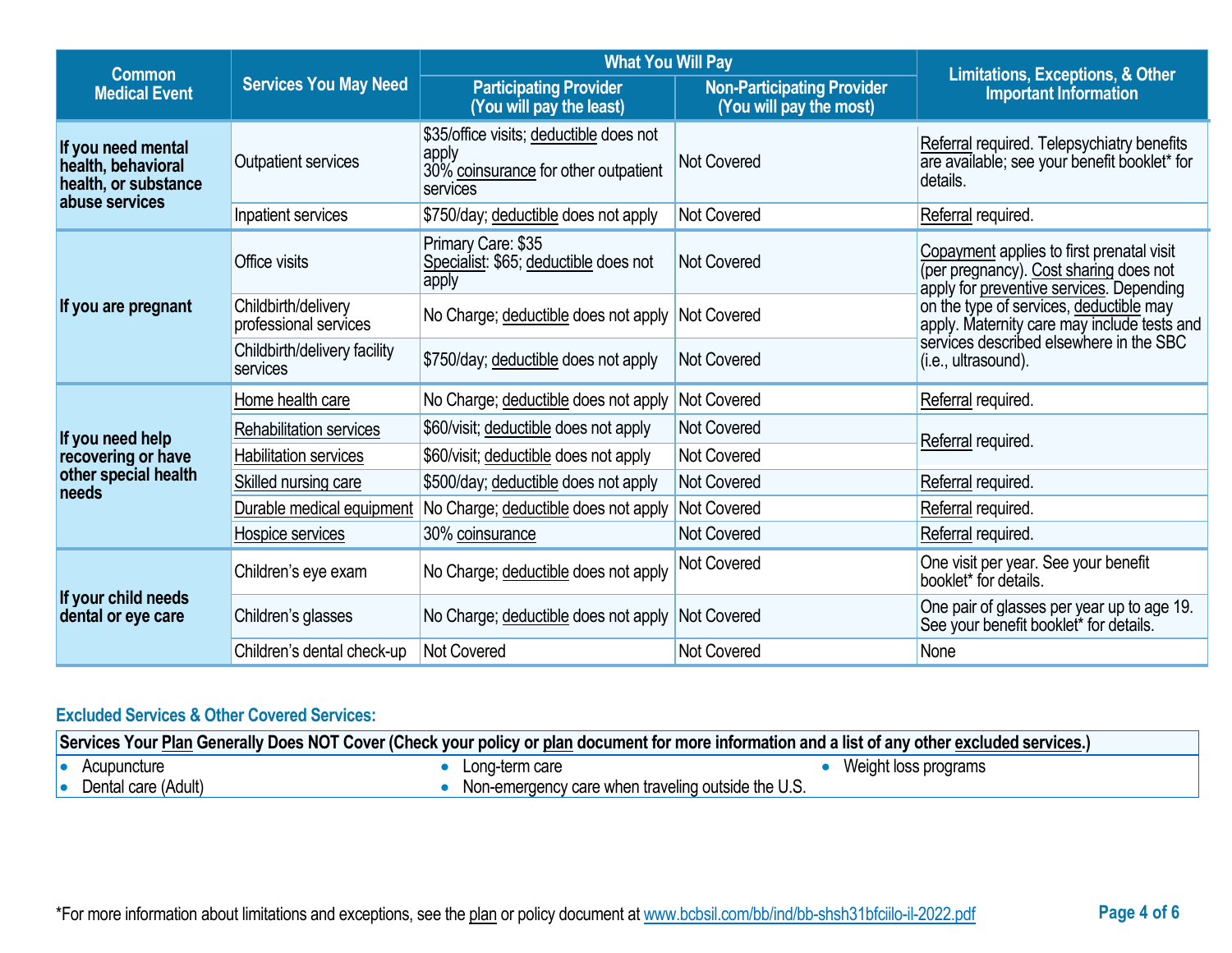| Other Covered Services (Limitations may apply to these services. This isn't a complete list. Please see your plan document.)                                                                                                                                                                                                                                                                                                                                                                                                                                                      |  |  |  |  |  |
|-----------------------------------------------------------------------------------------------------------------------------------------------------------------------------------------------------------------------------------------------------------------------------------------------------------------------------------------------------------------------------------------------------------------------------------------------------------------------------------------------------------------------------------------------------------------------------------|--|--|--|--|--|
| Private-duty nursing (with the exception of inpatient<br>• Cosmetic surgery (only for the correction of congenital •<br>deformities or conditions resulting from accidental<br>private duty nursing)<br>injuries, scars, tumors, or diseases)<br>Routine eye care (Adult, 1 visit per benefit period)<br>Hearing aids (for children 1 per ear every 24 months,<br>Routine foot care (due to systemic disease and in<br>for adults up to \$2,500 per ear every 24 months)<br>connection with diabetes)<br>• Infertility treatment (covered for 4 procedures per<br>benefit period) |  |  |  |  |  |
|                                                                                                                                                                                                                                                                                                                                                                                                                                                                                                                                                                                   |  |  |  |  |  |

Your Rights to Continue Coverage: There are agencies that can help if you want to continue your coverage after it ends. The contact information for those agencies is: the plan at 1-800-892-2803. You may also contact your state insurance department at 1-877-527-9431. Other coverage options may be available to you, too, including buying individual insurance coverage through the Health Insurance Marketplace. For more information about the Marketplace, visi[t www.HealthCare.gov](http://www.healthcare.gov/) or call 1-800-318-2596.

Your Grievance and Appeals Rights: There are agencies that can help if you have a complaint against your plan for a denial of a claim. This complaint is called a grievance or appeal. For more information about your rights, look at the explanation of benefits you will receive for that medical claim. Your plan documents also provide complete information on how to submit a claim, appeal, or a grievance for any reason to your plan. For more information about your rights, this notice, or assistance, contact: Blue Cross and Blue Shield of Illinois at 1-800-892-2803 or visit [www.bcbsil.com,](http://www.bcbsil.com/) or contact the U.S. Department of Labor's Employee Benefits Security Administration at 1866-444-EBSA (3272) or visit [www.dol.gov/ebsa/healthreform.](http://www.dol.gov/ebsa/healthreform) Additionally, a consumer assistance program can help you file your appeal. Contact the Illinois Department of Insurance at (877) 527-9431 or visi[t http://insurance.illinois.gov.](http://insurance.illinois.gov/)

### **Does this plan provide Minimum Essential Coverage? Yes**

Minimum Essential Coverage generally includes plans, health insurance available through the Marketplace or other individual market policies, Medicare, Medicaid, CHIP, TRICARE, and certain other coverage. If you are eligible for certain types of Minimum Essential Coverage, you may not be eligible for the premium tax credit.

### **Does this plan meet the Minimum Value Standards? Not Applicable**

If your plan doesn't meet the Minimum Value Standards, you may be eligible for a premium tax credit to help you pay for a plan through the Marketplace.

### **Language Access Services:**

Spanish (Español): Para obtener asistencia en Español, llame al 1-800-892-2803. Tagalog (Tagalog): Kung kailangan ninyo ang tulong sa Tagalog tumawag sa 1-800-892-2803. Chinese (中文): 如果需要中文的帮助,请拨打这个号码 1-800-892-2803. Navajo (Dine): Dinek'ehgo shika at'ohwol ninisingo, kwiijigo holne' 1-800-892-2803.

*To see examples of how this plan might cover costs for a sample medical situation, see the next section.*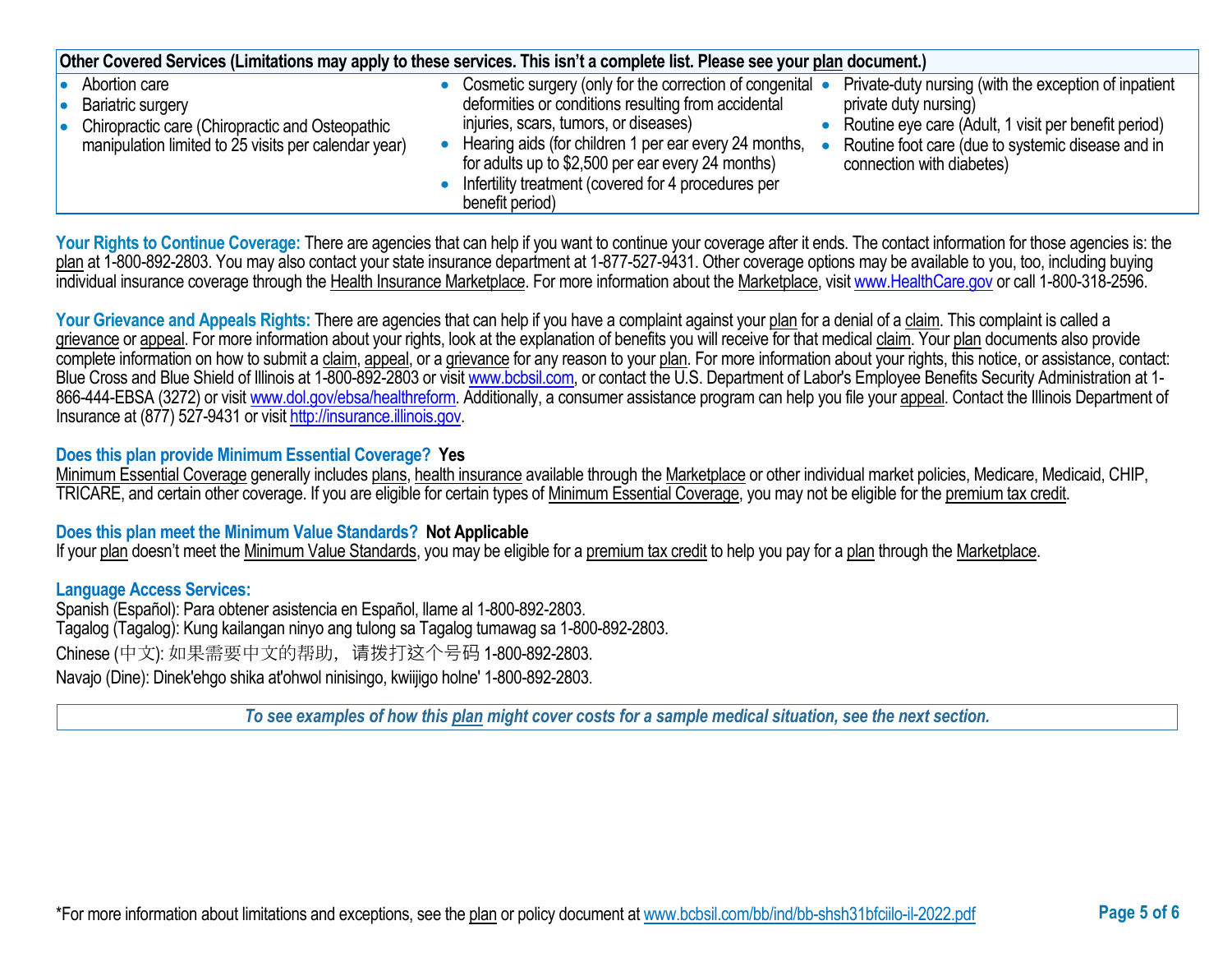### **About these Coverage Examples:**



**This is not a cost estimator.** Treatments shown are just examples of how this plan might cover medical care. Your actual costs will be different depending on the actual care you receive, the prices your providers charge, and many other factors. Focus on the cost-sharing amounts (deductibles, copayments and coinsurance) and excluded services under the plan. Use this information to compare the portion of costs you might pay under different health plans. Please note these coverage examples are based on self-only coverage.

### **Peg is Having a Baby** (9 months of in-network pre-natal care and a hospital delivery)

| The plan's overall deductible          | \$4,200 |
|----------------------------------------|---------|
| ■ Specialist copayment                 | \$65    |
| <b>E</b> Hospital (facility) copayment | \$750   |
| Other coinsurance                      | 30%     |

# **This EXAMPLE event includes services like:**

Specialist office visits (*prenatal care)* Childbirth/Delivery Professional Services Childbirth/Delivery Facility Services Diagnostic tests (*ultrasounds and blood work)* Specialist visit *(anesthesia)* 

# **Total Example Cost \$12,700**

### **In this example, Peg would pay:**

| <b>Cost Sharing</b>        |         |
|----------------------------|---------|
| Deductibles                | \$10    |
| Copayments                 | \$1,600 |
| Coinsurance                | \$0     |
| What isn't covered         |         |
| Limits or exclusions       | \$60    |
| The total Peg would pay is | \$1,670 |

# **Managing Joe's Type 2 Diabetes** (a year of routine in-network care of a wellcontrolled condition)

| The plan's overall deductible          | \$4,200 |
|----------------------------------------|---------|
| ■ Specialist copayment                 | \$65    |
| <b>E</b> Hospital (facility) copayment | \$750   |
| Other coinsurance                      | 30%     |

### **This EXAMPLE event includes services like:**

Primary care physician office visits (*including disease education)* Diagnostic tests *(blood work)* Prescription drugs Durable medical equipment *(glucose meter)* 

# **Total Example Cost \$5,600**

### **In this example, Joe would pay:**

| <b>Cost Sharing</b>        |         |
|----------------------------|---------|
| <b>Deductibles</b>         | \$3,500 |
| Copayments                 | \$500   |
| Coinsurance                | \$0     |
| What isn't covered         |         |
| Limits or exclusions       | \$20    |
| The total Joe would pay is | \$4,020 |

### **Mia's Simple Fracture** (in-network emergency room visit and follow up care)

| ■ The plan's overall deductible | \$4,200 |
|---------------------------------|---------|
| Specialist copayment            | \$65    |
| Hospital (facility) copayment   | \$750   |
| Other coinsurance               | 30%     |

### **This EXAMPLE event includes services like:**

Emergency room care *(including medical supplies)* Diagnostic test *(x-ray)* Durable medical equipment *(crutches)* Rehabilitation services *(physical therapy)*

| <b>Total Example Cost</b> | \$2,800 |
|---------------------------|---------|
|---------------------------|---------|

### **In this example, Mia would pay:**

| <b>Cost Sharing</b>        |         |  |
|----------------------------|---------|--|
| Deductibles                | \$1,400 |  |
| Copayments                 | \$900   |  |
| Coinsurance                | \$0     |  |
| What isn't covered         |         |  |
| Limits or exclusions       | \$0     |  |
| The total Mia would pay is | \$2,300 |  |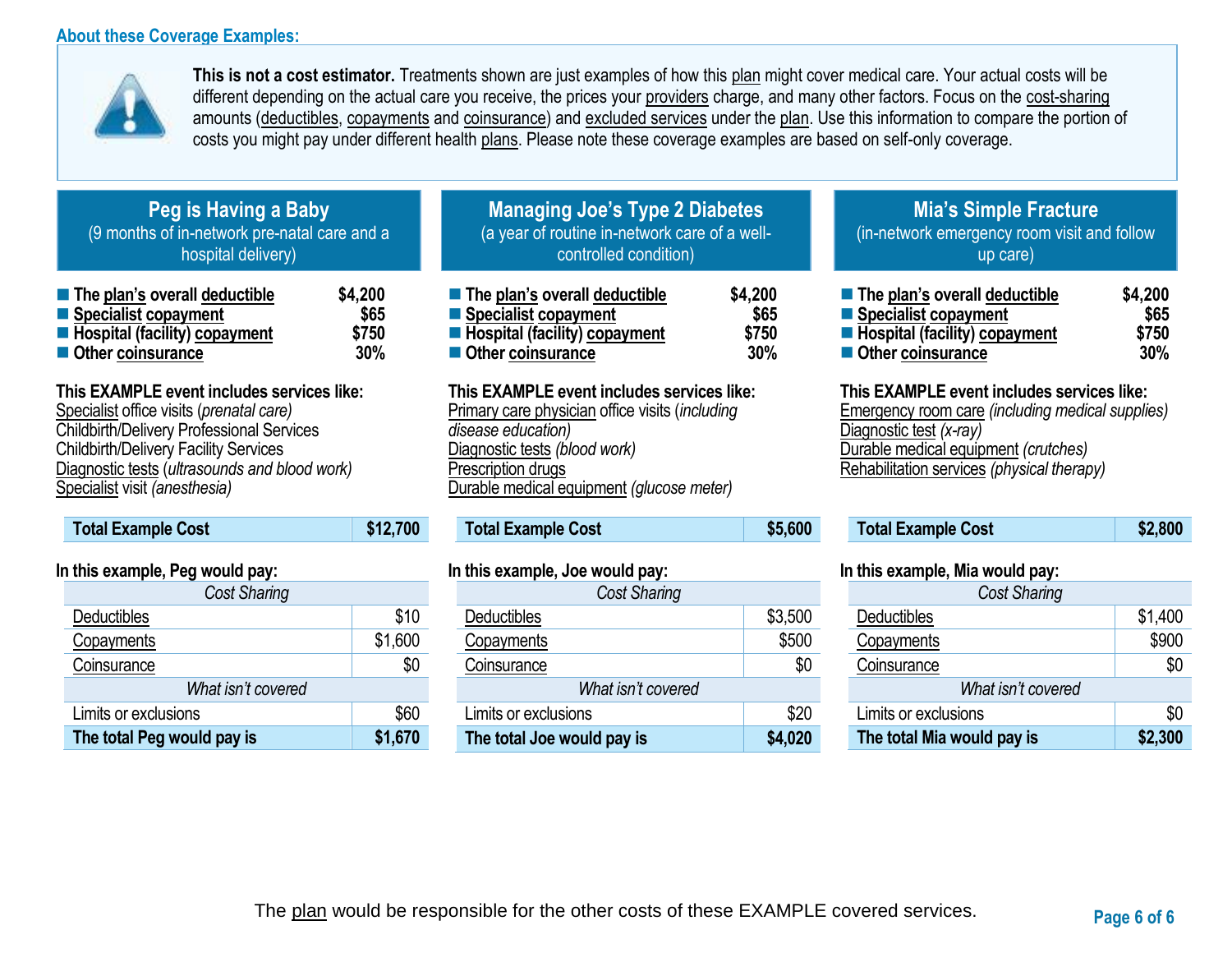

### Health care coverage is important for everyone.

We provide free communication aids and services for anyone with a disability or who needs language assistance.<br>We do not discriminate on the basis of race, color, national origin, sex, gender identity, age, sexual orientat health status or disability.

To receive language or communication assistance free of charge, please call us at 855-710-6984.

If you believe we have failed to provide a service, or think we have discriminated in another way, contact us to file a grievance.

| Office of Civil Rights Coordinator<br>300 E. Randolph St.<br>35th Floor<br>Chicago, Illinois 60601                          | Phone:<br>TTY/TDD:<br>Fax:<br>Email: | 855-664-7270 (voicemail)<br>855-661-6965<br>855-661-6960<br>CivilRightsCoordinator@hcsc.net                                                                        |
|-----------------------------------------------------------------------------------------------------------------------------|--------------------------------------|--------------------------------------------------------------------------------------------------------------------------------------------------------------------|
| You may file a civil rights complaint with the U.S. Department of Health and Human Services, Office for Civil Rights, at:   |                                      |                                                                                                                                                                    |
| U.S. Dept. of Health & Human Services<br>200 Independence Avenue SW<br>Room 509F, HHH Building 1019<br>Washington, DC 20201 | Phone:<br>TTY/TDD:                   | 800-368-1019<br>800-537-7697<br>Complaint Portal: https://ocrportal.hhs.gov/ocr/portal/lobby.jsf<br>Complaint Forms: http://www.hhs.gov/ocr/office/file/index.html |